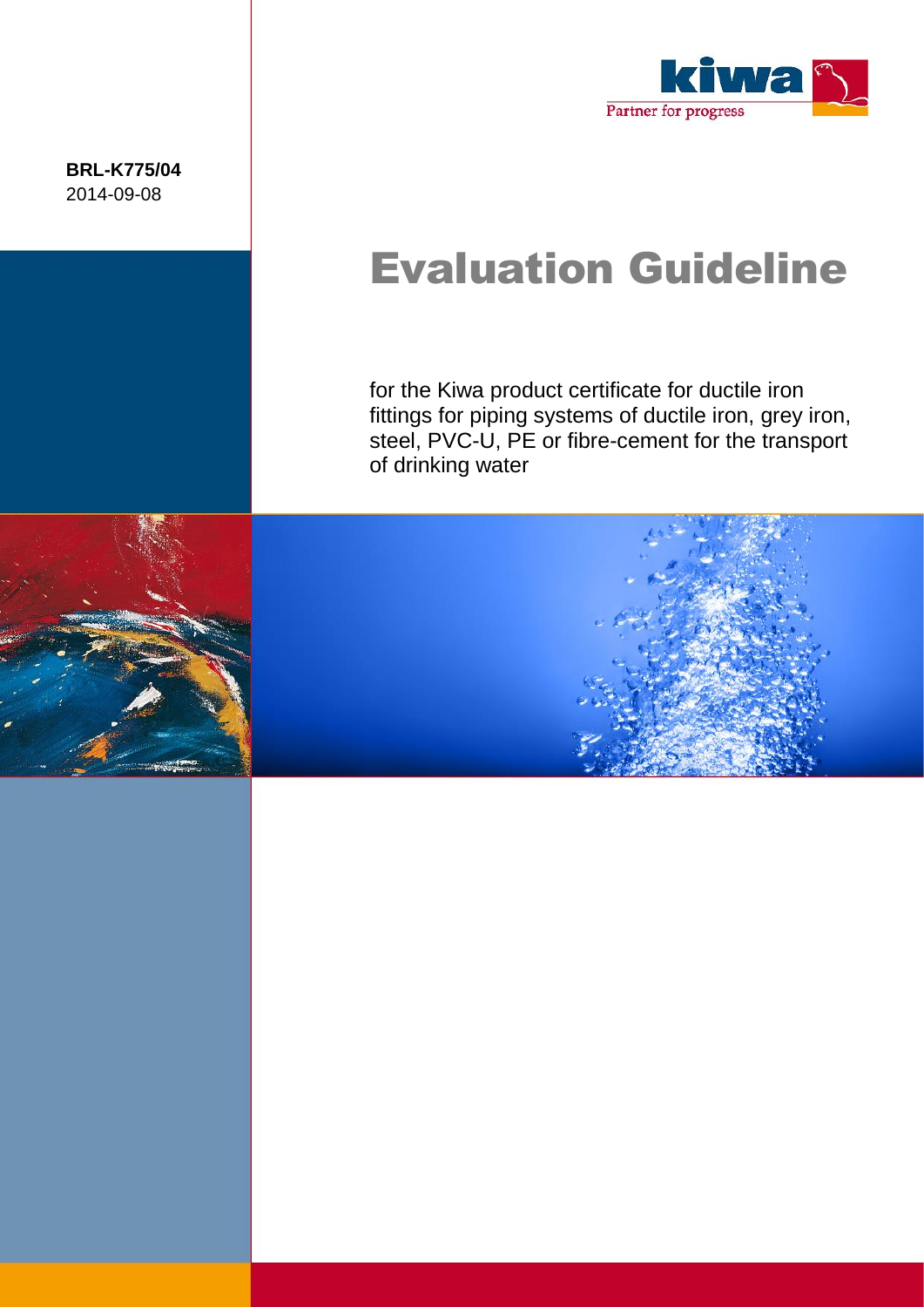### **Preface**

This evaluation guideline has been accepted by the Kiwa Board of Experts Watercycle (CWK), in which all relevant parties in the field of ductile iron fittings for piping systems of ductile iron, grey iron, steel, PVC-U, PE or fibre-cement for the transport of drinking water are represented. The Board of Experts also supervises the certification activities and where necessary requires the evaluation guideline to be revised. All references to Board of Experts in this evaluation guideline pertain to the above mentioned Board of Experts.

This evaluation guideline will be used by Kiwa in conjunction with the Kiwa Regulations for Product Certification.

This evaluation guideline is to be assessed by the Board of Experts at least every 5 years and within 5 years after the validation of this BRL.

Kiwa Nederland B.V. Sir Winston Churchilllaan 273 Postbus 70 2280 AB RIJSWIJK The Netherlands

Tel. +31 088 998 44 00 info@kiwa.nl www.kiwa.nl

© 2016 Kiwa N.V.

All rights reserved. No part of this book may be reproduced, stored in a database or retrieval system, or published, in any form or in any way, electronically, mechanically, by print, photo print, microfilm or any other means without prior written permission from the publisher. The use of this evaluation guideline by third parties, for any purpose whatsoever, is only allowed after a written agreement is made with Kiwa to this end.

#### **Validation**

This evaluation guideline has been validated by Kiwa on September 8, 2014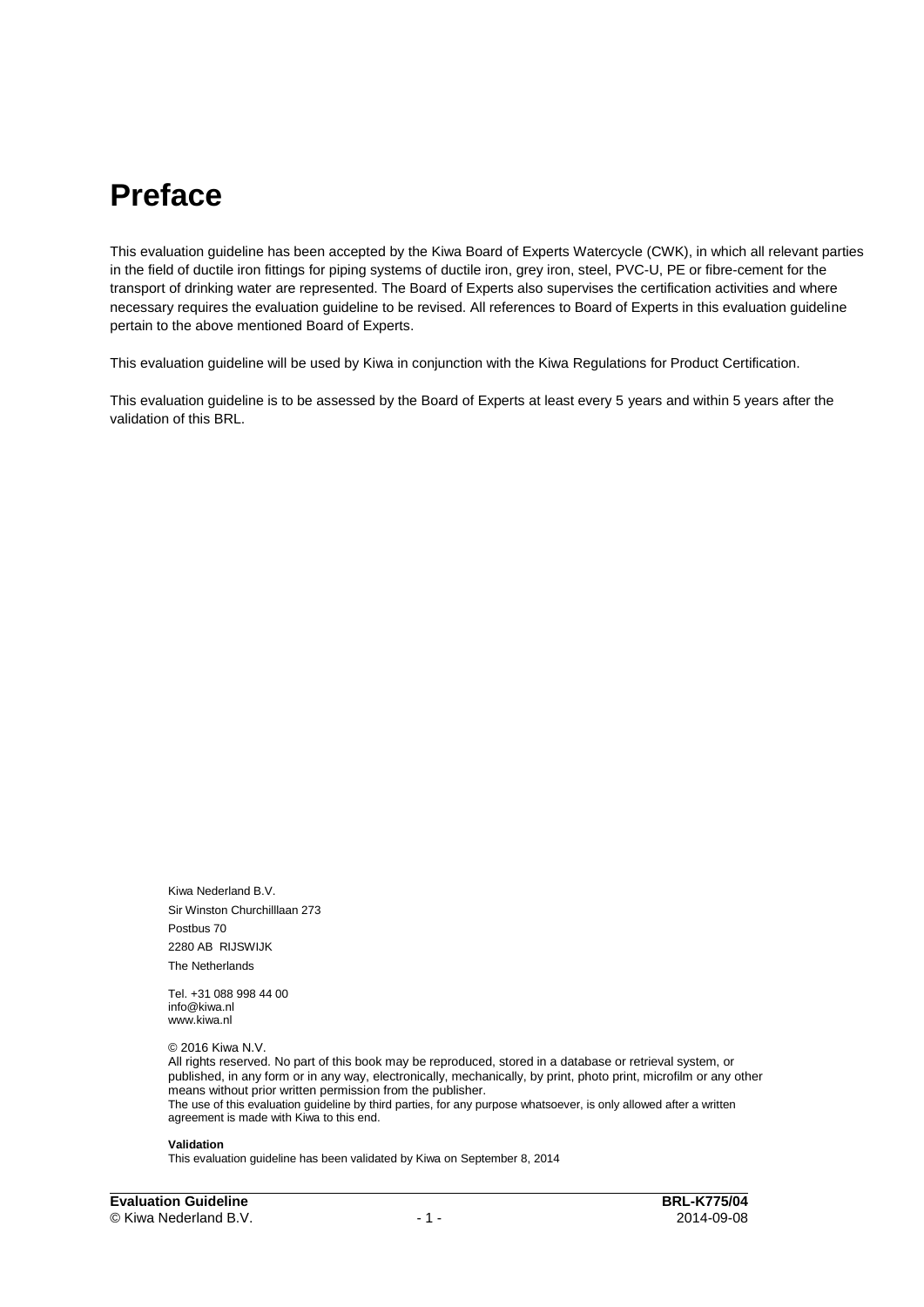### **Contents**

| 1                       | <b>Introduction</b>                                 | 4               |
|-------------------------|-----------------------------------------------------|-----------------|
| 1.1                     | General                                             | 4               |
| 1.2                     | Field of application / scope                        | 4               |
| 1.3                     | Acceptance of test reports provided by the supplier | 4               |
| 1.4                     | Quality declaration                                 | 4               |
| $\mathbf 2$             | <b>Terms and definitions</b>                        | 5               |
| 2.1                     | <b>Definitions</b>                                  | 5               |
| 3                       | Procedure for granting a product certificate        | 6               |
| 3.1                     | Pre-certification tests                             | 6               |
| 3.2                     | Granting the product certificate                    | 6               |
| 4                       | <b>Requirements</b>                                 | $\overline{7}$  |
| 4.1                     | General                                             | $\overline{7}$  |
| 4.2                     | Public law requirements                             | $\overline{7}$  |
| 4.3                     | Private law requirements                            | $\overline{7}$  |
| 4.4                     | Additional product requirements                     | $\overline{7}$  |
| 5                       | <b>Marking</b>                                      | 9               |
| 5.1                     | General                                             | 9               |
| 5.2                     | Certification mark                                  | 9               |
| 6                       | Requirements in respect of the quality system       | 10              |
| 6.1                     | Manager of the quality system                       | 10              |
| 6.2                     | Internal quality control/quality plan               | 10              |
| 6.3                     | Procedures and working instructions                 | 10              |
| $\overline{\mathbf{7}}$ | <b>Summary of tests and inspections</b>             | 11              |
| 7.1                     | <b>Test matrix</b>                                  | 11              |
| 7.2                     | Inspection of the quality system of the supplier    | 11              |
| 8                       | Agreements on the implementation of certification   | 12              |
| 8.1                     | General                                             | 12 <sub>2</sub> |
| 8.2                     | Certification staff                                 | 12              |
| 8.3                     | Report pre-certification tests                      | 13              |
| 8.4                     | Decision for granting the certificate               | 13              |
| 8.5                     | Layout of quality declaration                       | 13              |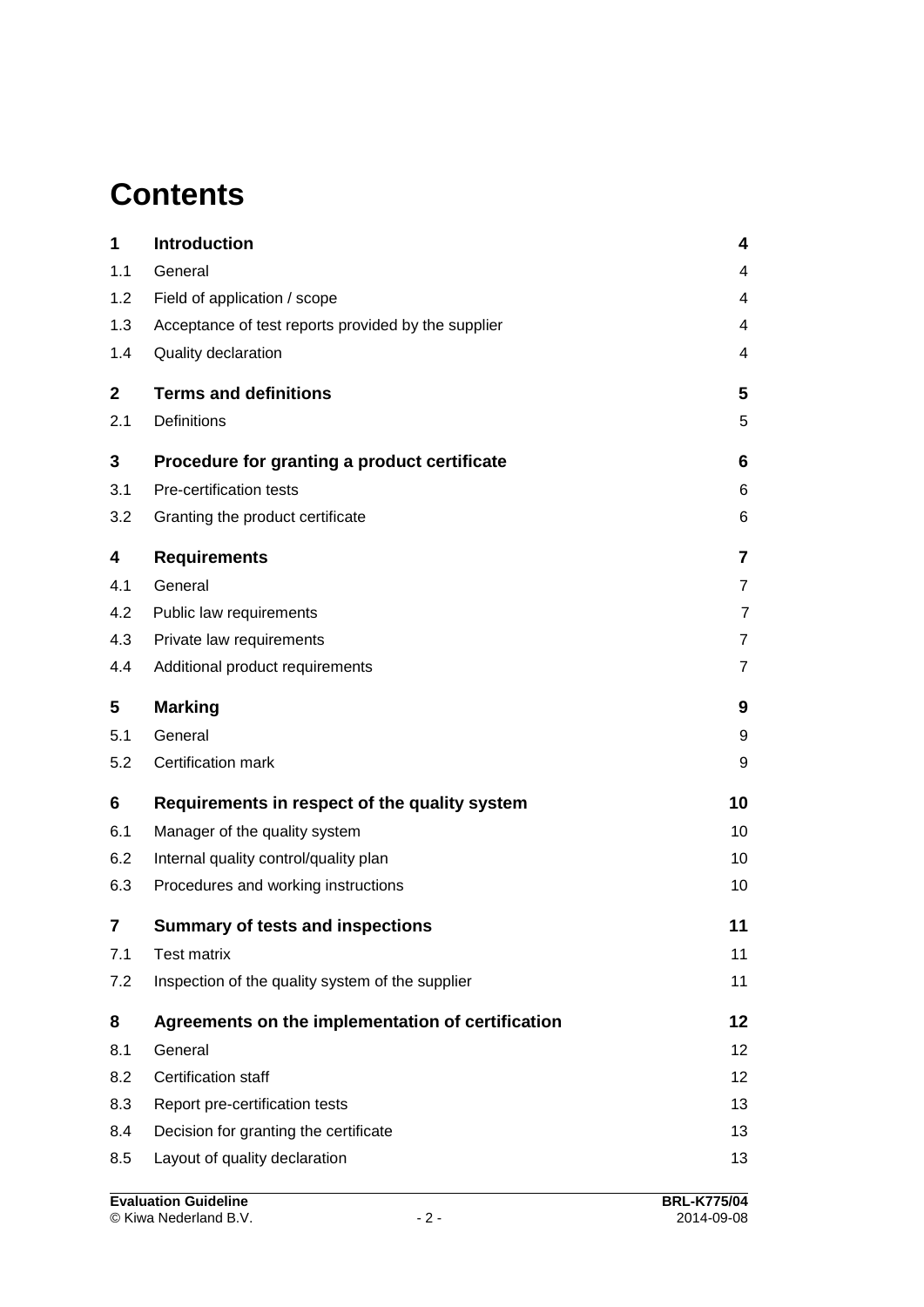| 8.6          | Nature and frequency of third party audits | 13 |
|--------------|--------------------------------------------|----|
| 8.7          | Report to the Board of Experts             | 13 |
| 9            | <b>Titles of mentioned documents</b>       | 14 |
| 9.1          | Public law rules                           | 14 |
| 9.2          | Standards / normative documents            | 14 |
|              | <b>Model certificate (informative)</b>     | 15 |
| $\mathbf{I}$ | <b>Model IQC-scheme (informative)</b>      | 16 |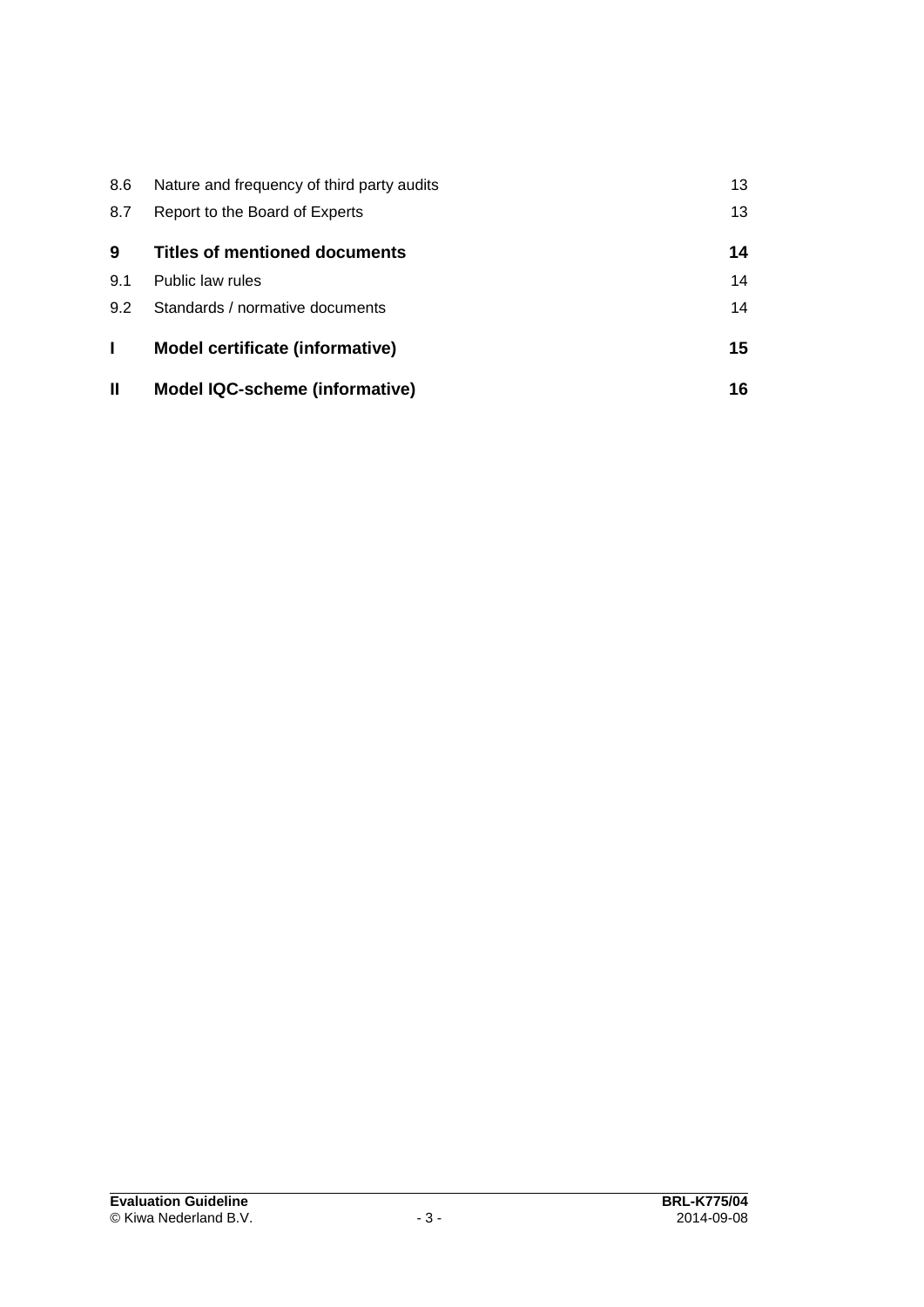### **1 Introduction**

#### **1.1 General**

This evaluation guideline includes all relevant requirements which are adhered to by Kiwa as the basis for the issue and maintenance of a certificate forductile iron fittings for piping systems, grey iron, steel, PVC-U, PE or fibre-cement for the transport of drinking water.

This guideline replaces the evaluation guideline BRL-K775/03, dated October 1, 2005.

The quality declarations issued and based on that guideline will lose their validity within two years after the validation date of this evaluation guideline.

For the performance of its certification work, Kiwa is bound to the requirements as included in NEN-EN 45011 "Conformity assessment - Requirements for bodies certifying products, processes and services".

#### **1.2 Field of application / scope**

The products are intended to be used as part of a piping system for drinking water transport with a nominal diameter of DN 40 up to and including DN 600, at a maximum water pressure of 1 MPa and a water temperature of 30°C.

#### **1.3 Acceptance of test reports provided by the supplier**

If the supplier provides reports from test institutions or laboratories to prove that the products meet the requirements of this evaluation guideline, the supplier shall prove that these reports have been drawn up by an institution that complies with the applicable accreditation standards, namely:

- NEN-EN-ISO/IEC 17020 for inspection bodies;
- NEN-EN-ISO/IEC 17021 for certification bodies certifying systems;
- NEN-EN-ISO/IEC 17024 for certification bodies certifying persons:
- NEN-EN-ISO/IEC 17025 for laboratories;
- NEN-EN 45011 for certification bodies certifying products.

This requirement is considered to be fulfilled when a certificate of accreditation can be shown, issued either by the Board of Accreditation (RvA) or by one of the institutions with which an agreement of mutual acceptance has been concluded by the RvA. The accreditation shall refer to the examinations as required in this evaluation guideline. When no certificate of accreditation can be shown, Kiwa shall verify whether the accreditation standard is fulfilled.

#### **1.4 Quality declaration**

The quality declaration to be issued by Kiwa is described as a Kiwa product certificate. A model of the certificate to be issued on the basis of this evaluation guideline has been included for information as an annex.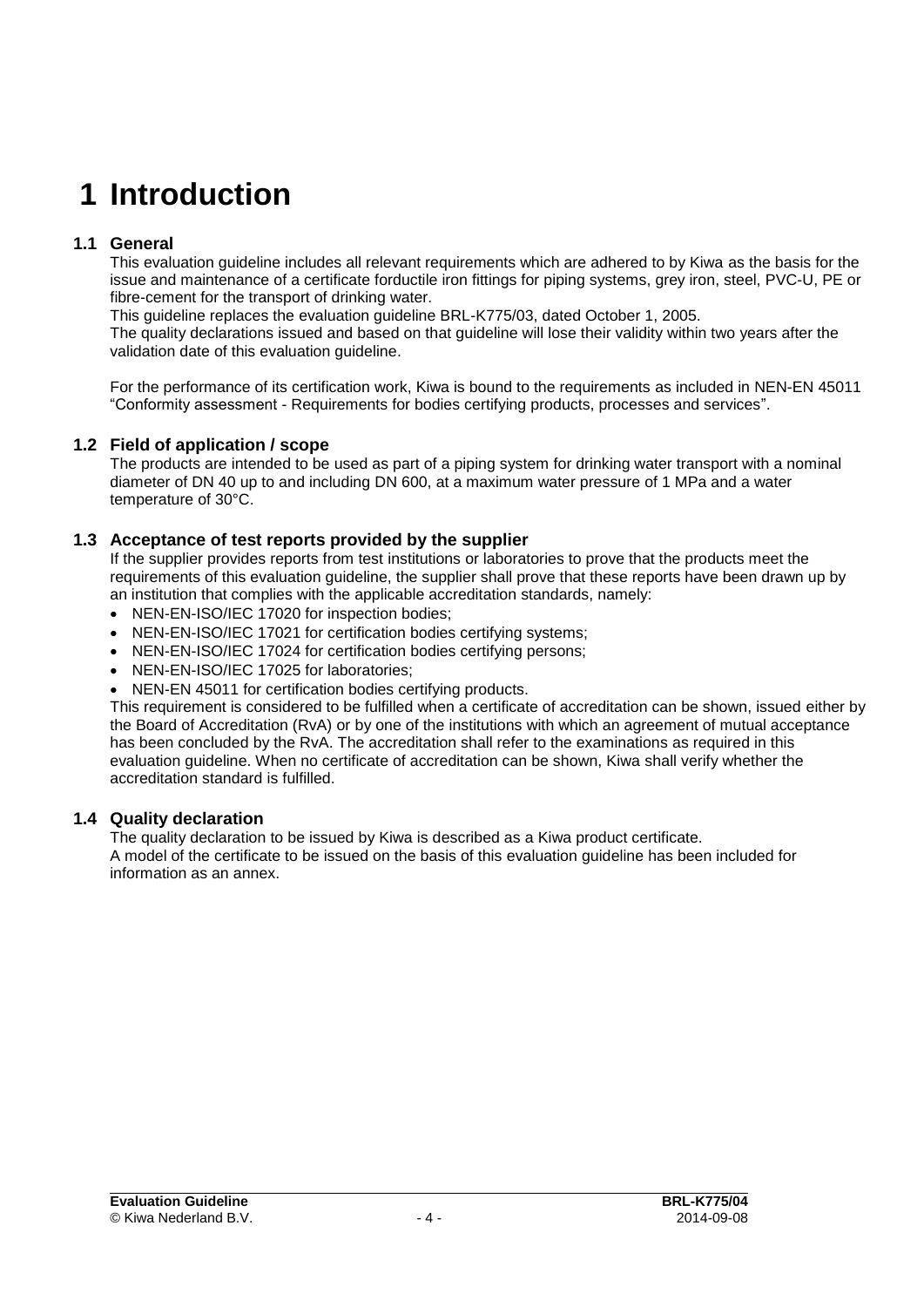## **2 Terms and definitions**

#### **2.1 Definitions**

In this evaluation guideline, the following terms and definitions apply:

- **Evaluation Guideline (BRL)**: the agreements made within the Board of Experts on the subject of certification.
- **Board of Experts**: the Board of Experts "Water Cycle" (CWK).
- **Supplier**: the party that is responsible for ensuring that the products meet and continue to meet the requirements on which the certification is based.
- **IQC scheme (IQCS):** a description of the quality inspections carried out by the supplier as part of his quality system.
- **Product requirements**: requirements made specific by means of measures or figures, focussing on (identifiable) characteristics of products and containing a limiting value to be achieved, which can be calculated or measured in an unequivocal manner.
- **Pre-certification tests**: tests in order to ascertain that all the requirements recorded in the evaluation guideline are met.
- **Inspection tests**: tests carried out after the certificate has been granted in order to ascertain whether the certified products continue to meet the requirements recorded in the evaluation guideline.
- **Product certificate**: a document in which Kiwa declares that a product may, on delivery, be deemed to comply with the product specification recorded in the product certificate.
- **Drinking water**: water intended or partly intended for drinking, cooking, food preparation or other domestic purposes, with the exception of hot tap water, which is available by pipelines for consumers or other customers. (Source Drinking Water Act)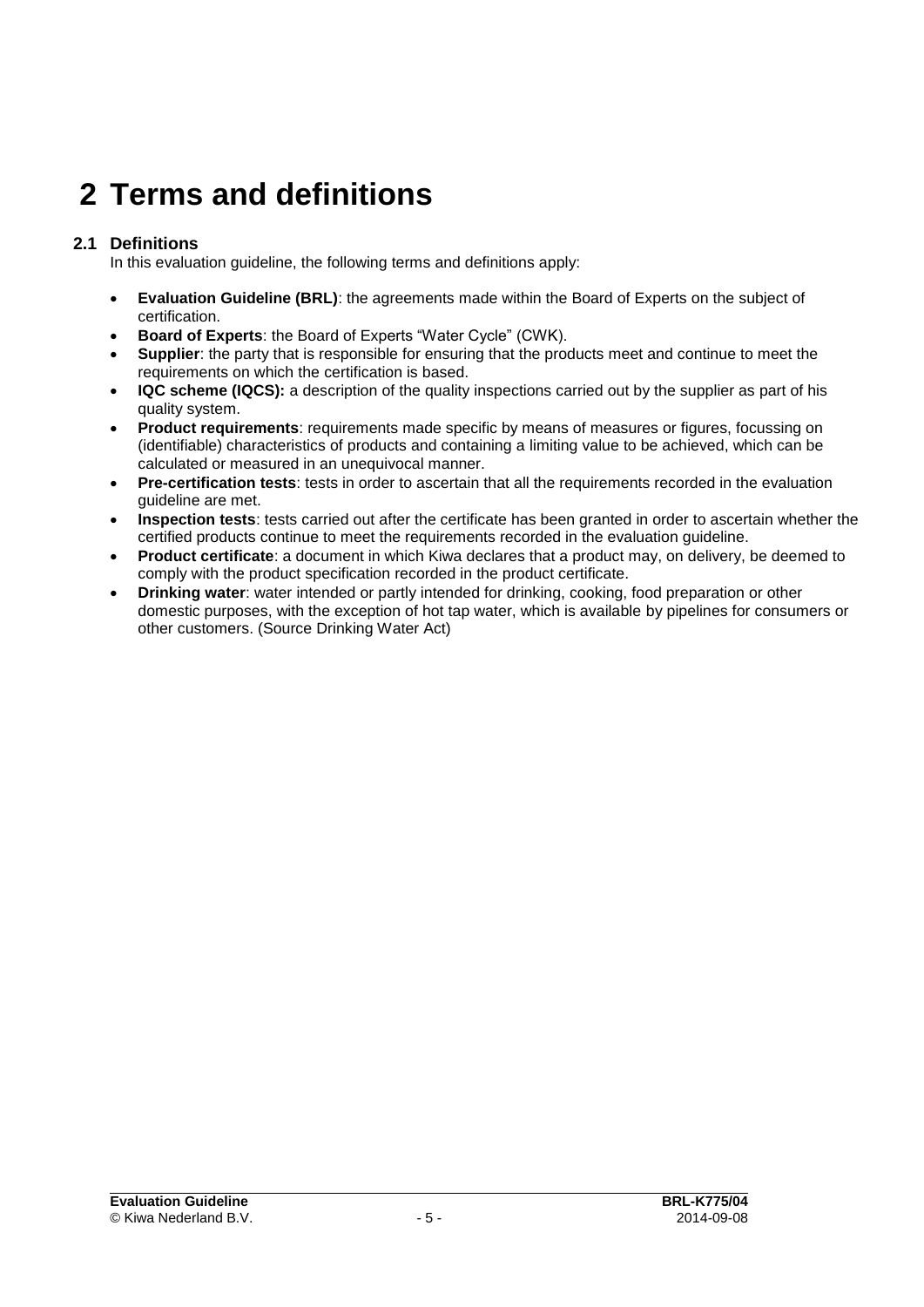### **3 Procedure for granting a product certificate**

#### **3.1 Pre-certification tests**

The pre-certification tests to be performed are based on the (product) requirements as contained in this evaluation guideline, including the test methods, and comprises the following:

- type testing to determine whether the products comply with the product and/or functional requirements;
- production process assessment:
- assessment of the quality system and the IQC-scheme;
- assessment on the presence and functioning of the remaining procedures.

#### **3.2 Granting the product certificate**

After finishing the pre-certification tests, the results are presented to the Decision maker (see [8.2\)](#page-12-0) deciding on granting the certificate. This person evaluates the results and decides whether the certificate can be granted or if additional data and/or tests are necessary.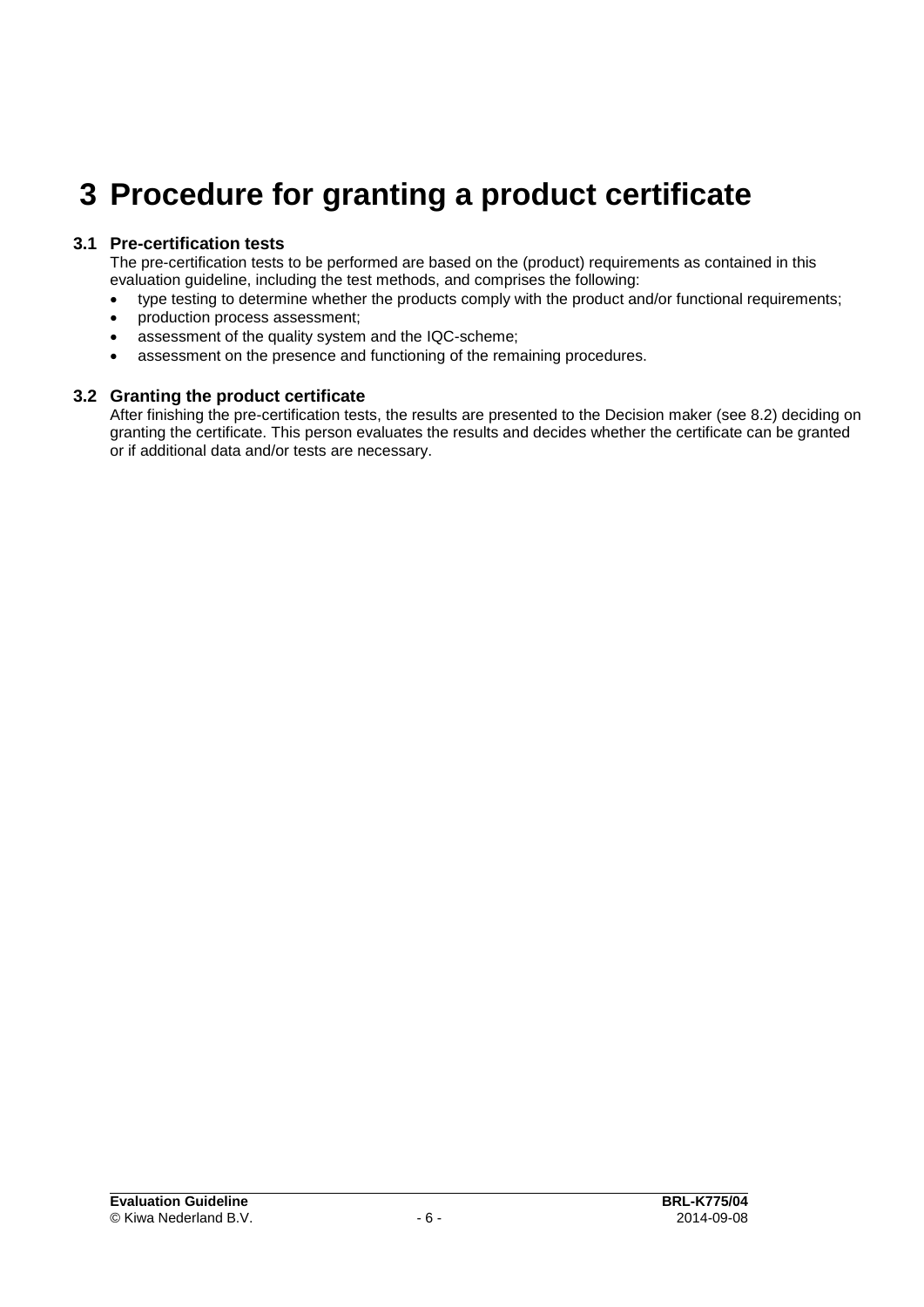## **4 Requirements**

#### **4.1 General**

This chapter contains the requirements that the ductile iron fittings for the transport of drinking water have to fulfil.

#### **4.2 Public law requirements**

To prevent harmful effects on the quality of drinking water, the following government imposed provisions apply.

Products and materials which (may) come into contact with drinking water or warm tap water, shall not release substances in quantities which can be harmful to the health of the consumer, or negatively affect the quality of the drinking water. Therefore, the products or materials shall meet toxicological, microbiological and organoleptic requirements as laid down in the currently applicable "Ministerial Regulation materials and chemicals drinking water and warm tap water supply", (published in the Government Gazette). Consequently, the procedure for obtaining a recognised quality declaration, as specified in the currently effective Regulation, has to be concluded with positive results.

Products and materials with a quality declaration<sup>1</sup>, e.g. issued by a foreign certification institute, are allowed to be used in the Netherlands, provided that the Minister has declared this quality declaration equivalent to the quality declaration as meant in the Regulation.

#### **4.3 Private law requirements**

The requirements of the products and assessment methods are specified in:

| <b>Number</b> | Title                                                           |
|---------------|-----------------------------------------------------------------|
|               | Ductile iron wide tolerance couplings and flange adaptors for   |
|               | use with pipes of different materials: ductile iron, Grey iron, |
| NEN-EN 14525  | Steel, PVC-U PE, Fibre-cement                                   |

#### **4.4 Additional product requirements**

In addition to requirements mentioned in 4.3, the following applies:

#### *4.4.1 Flanges*

In addition to paragraph 4.1.3.2 of NEN-EN 14525, non-standard flanges are permitted if the necessary appropriate pipes and cover plates are made available for the type testing.

#### *4.4.2 Rubber sealing and flange gaskets*

Notwithstanding paragraph 4.1.3.1 of NEN-EN 14525 rubber gaskets must comply with BRL-K17504.

#### *4.4.3 Surface coatings*

Internal

Coating System

The coating system must meet the requirements of BRL-K759. In addition the application of the coating must be carried out according to BRL-K746.

 $\overline{a}$ <sup>1</sup> A quality declaration issued by an independent certification institute in another member state of the European Community or another state party to the agreement to the European Economic Area, is equivalent to a recognized quality declaration, to the extent that, to the judgment of the Minister of the first mentioned quality declaration, is fulfilled the at least equivalent requirements as meant in the Regulation materials and chemicals drinking water- and warm tap water supply.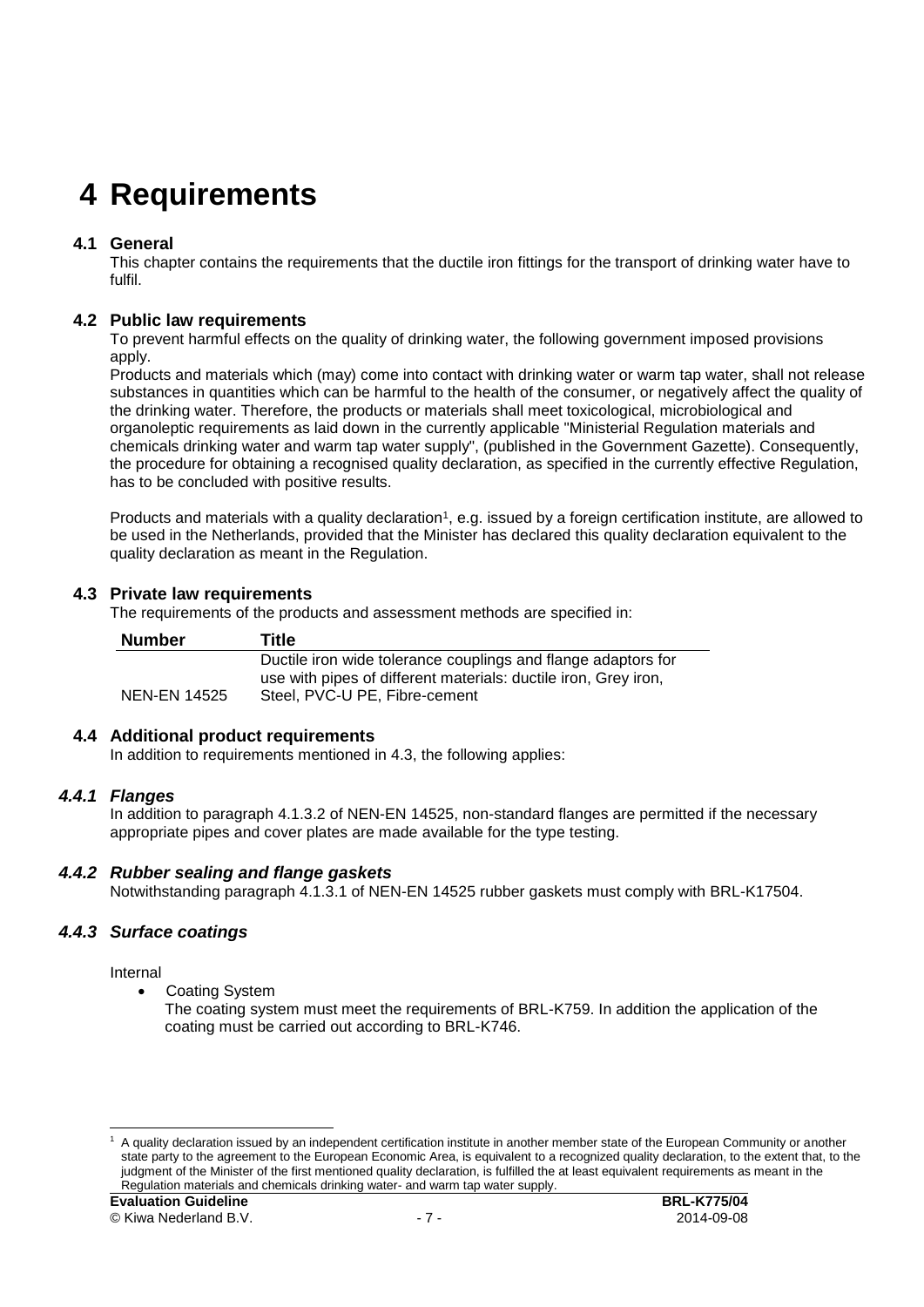#### External

If the outside of the pipes and fittings are equipped with a protective layer, this must, in addition to article 4.4.1 of NEN-EN 14525, comply with:

BRL-K753: External polyurethane coatings on ductile iron pipes for underground installation.

#### *4.4.4 Protection*

For the purpose of hygienic work products, smaller than DN 600, must be shielded from the environment when supplied from the factory, in such way that the surfaces that come into contact with drinking water, do not get contaminated.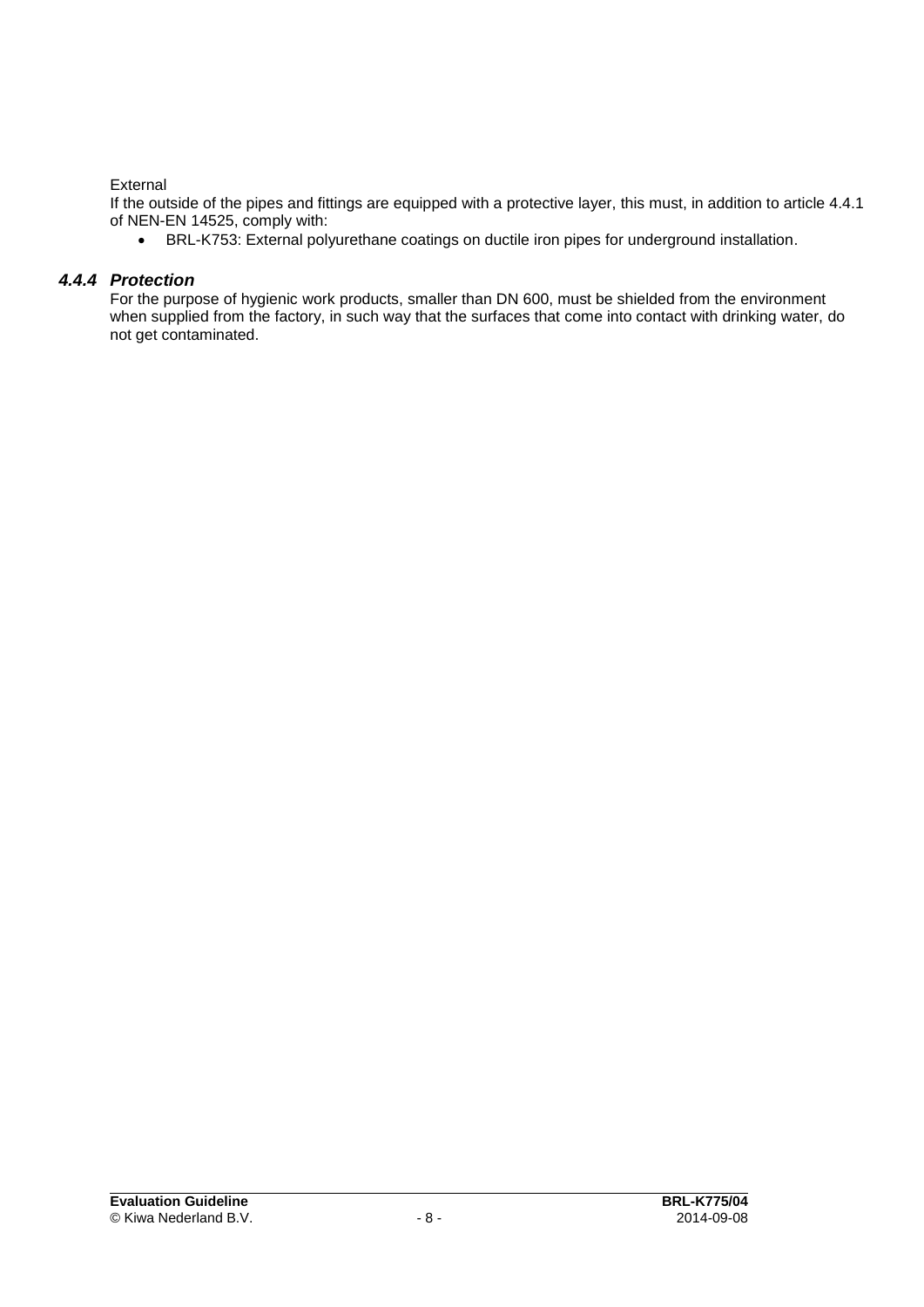## **5 Marking**

#### **5.1 General**

Each product shall be marked with following indelible and clear marks and indications, according to article 4.5.1 of NEN 14525.

The following marks shall be casted or stamped into the products:

- name or logo of the manufacturer;
- data or code indicating the date of production;
- material;
- $\bullet$  DN;
- PN for flanges and flange parts
- Reference to NEN-EN 14525.

The following marks may be marked with different methods:

- identification of the minimum and maximum diameters;
- PFA of the fitting.

Additionally, with each product the information as defined in article 4.5.2 of NEN-EN 14525 shall be supplied.

#### **5.2 Certification mark**

After concluding a Kiwa certification agreement, the certified products shall be indelibly marked with the

certification mark: "KIWA  $\lessgtr$ "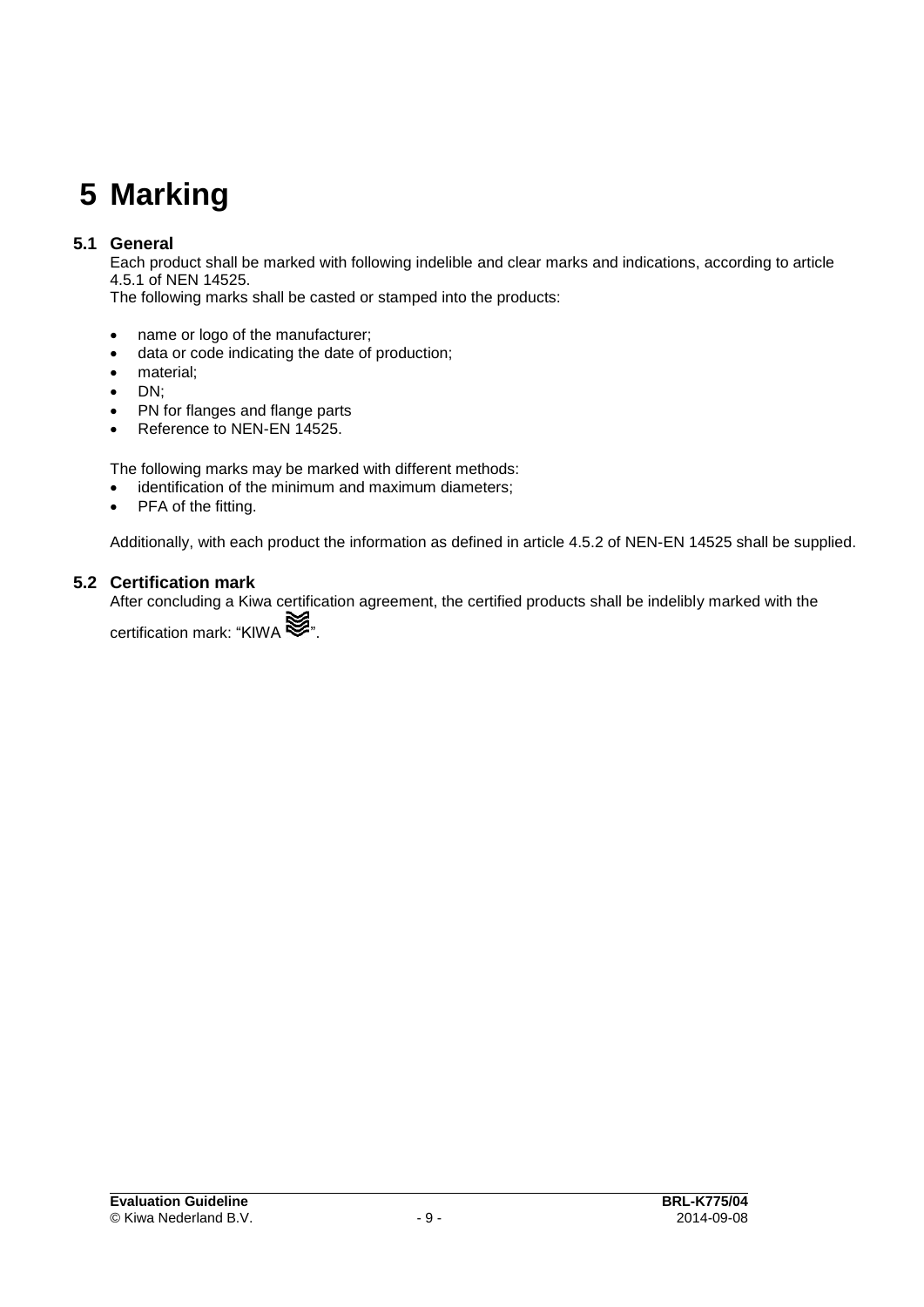### **6 Requirements in respect of the quality system**

This chapter contains the requirements which have to be met by the supplier's quality system.

#### **6.1 Manager of the quality system**

Within the supplier's organizational structure, an employee who will be in charge of managing the supplier's quality system must have been appointed.

#### **6.2 Internal quality control/quality plan**

The supplier shall have an internal quality control scheme (IQC scheme) which is applied by him.

The following must be demonstrably recorded in this IQC scheme:

- which aspects are checked by the supplier;
- according to what methods such inspections are carried out;
- how often these inspections are carried out;
- in what way the inspection results are recorded and kept.

This IQC scheme should at least be an equivalent derivative of the model IQC scheme as shown in the Annex.

#### **6.3 Procedures and working instructions**

The supplier shall be able to submit the following:

- procedures for:
- $\circ$  dealing with products showing deviations; ocorrective actions to be taken if non-conformities are found; odealing with complaints about products and/or services delivered;
- the working instructions and inspection forms used.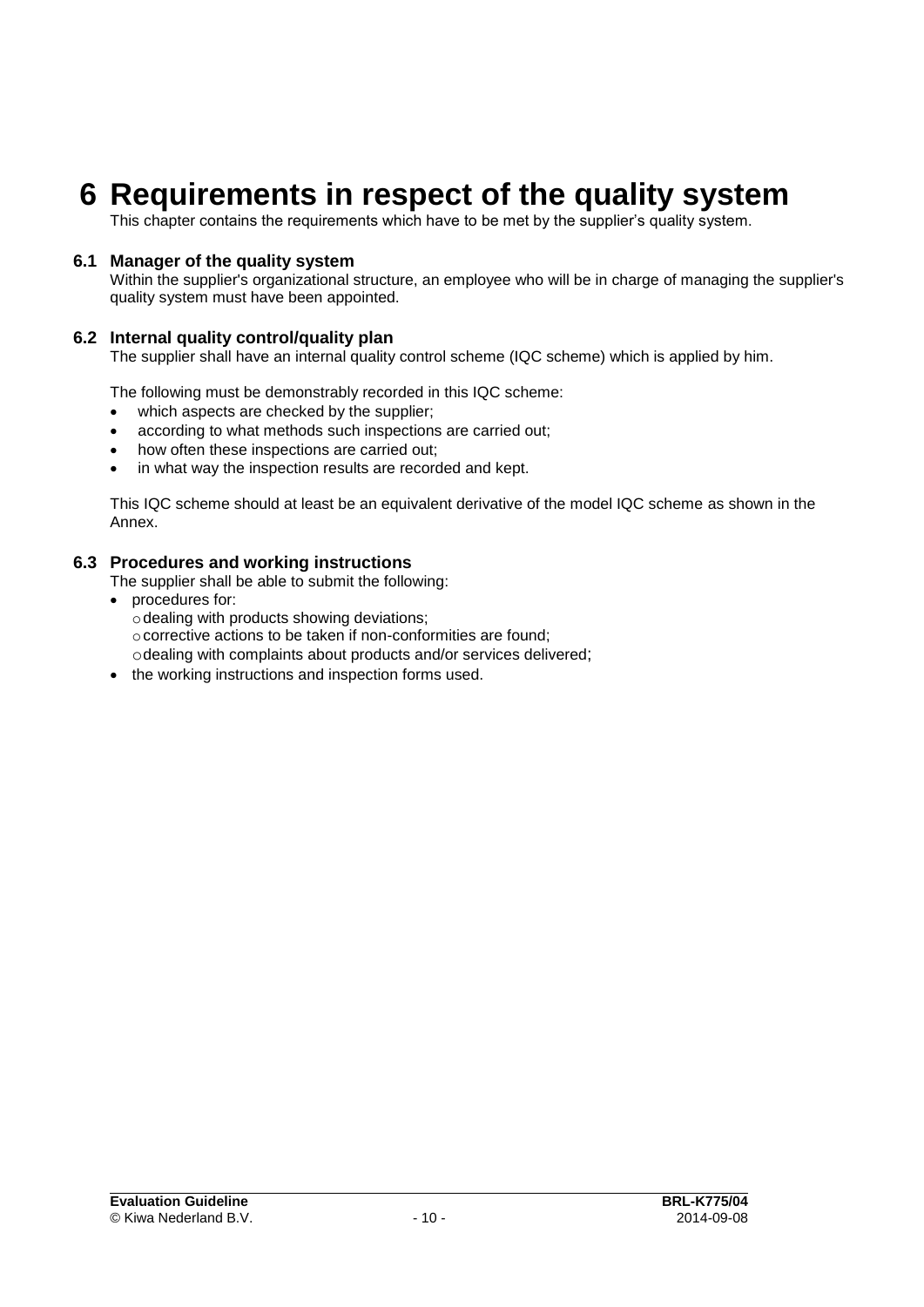### **7 Summary of tests and inspections**

This chapter contains a summary of the following tests and inspections to be carried out in the event of certification:

- pre-certification tests:
- inspection test;
- inspection of the quality system of the supplier.

#### **7.1 Test matrix**

| <b>Description of requirements</b>                                          | <b>Article</b>      | Tests within the scope of |                                                                               |
|-----------------------------------------------------------------------------|---------------------|---------------------------|-------------------------------------------------------------------------------|
|                                                                             | <b>BRL/Standard</b> | Pre-<br>certification     | <b>Inspection by Kiwa</b><br>after granting of<br>certificate <sup>a,b)</sup> |
|                                                                             | <b>BRL-K775</b>     |                           |                                                                               |
| <b>Public law requirements</b>                                              |                     |                           |                                                                               |
| Requirements to prevent harmful effects on the<br>quality of drinking water | 4.2                 | X                         | X                                                                             |
| <b>Private law requirements</b>                                             |                     |                           |                                                                               |
| Flanges                                                                     | 4.4.1               | Χ                         | Х                                                                             |
| Rubber sealing and flange gaskets                                           | 4.4.2               | $\overline{\mathsf{x}}$   | $\overline{\mathsf{x}}$                                                       |
| Surface coatings<br>Inside<br>$\circ$<br>outside<br>$\circ$                 | 4.4.3               | X                         | X                                                                             |
| Marking                                                                     |                     |                           |                                                                               |
| General                                                                     | 5.1                 | X                         | X                                                                             |
| Certification mark                                                          | 5.2                 | X                         | $\overline{\mathsf{x}}$                                                       |
|                                                                             | <b>NEN-EN 14525</b> |                           |                                                                               |
| General                                                                     | 4.1                 | X                         | X                                                                             |
| Dimensional requirements                                                    | 4.2                 | X                         | X                                                                             |
| Material characteristics                                                    | 4.3                 | $\overline{\mathsf{x}}$   | $\overline{\mathsf{x}}$                                                       |
| Coatings                                                                    | 4.4                 | $\overline{\mathsf{x}}$   | $\overline{\mathsf{x}}$                                                       |
| Product information                                                         | 4.5                 | $\overline{\mathsf{x}}$   | $\overline{\mathsf{x}}$                                                       |
| Leak tightness                                                              | $4.\overline{6}$    | $\overline{\mathsf{x}}$   | $\overline{\mathsf{x}}$                                                       |
| Flexible joints                                                             | 5.3                 | Χ                         |                                                                               |
| Restrained flexible joints                                                  | $\overline{5.4}$    | $\overline{\mathsf{x}}$   |                                                                               |
| Flanged joints                                                              | 5.5                 | $\overline{\mathsf{x}}$   | X                                                                             |

a) In case the product or production process changes significantly, it must be determined whether the performance requirements are still met.

<sup>b)</sup> All product characteristics that can be determined within the visiting time (maximum 1 day) are determined by the inspector or by the supplier in the presence of the inspector. In case this is not possible, an agreement will be made between the certification body and the supplier about how the inspection will take place. The frequency of inspection visits is defined in chapter [8.6](#page-13-0) of this evaluation guideline.

#### **7.2 Inspection of the quality system of the supplier**

The quality system of the supplier will be checked by Kiwa on the basis of the IQC scheme.

The inspection contains at least those aspects mentioned in the Kiwa Regulations for Product Certification.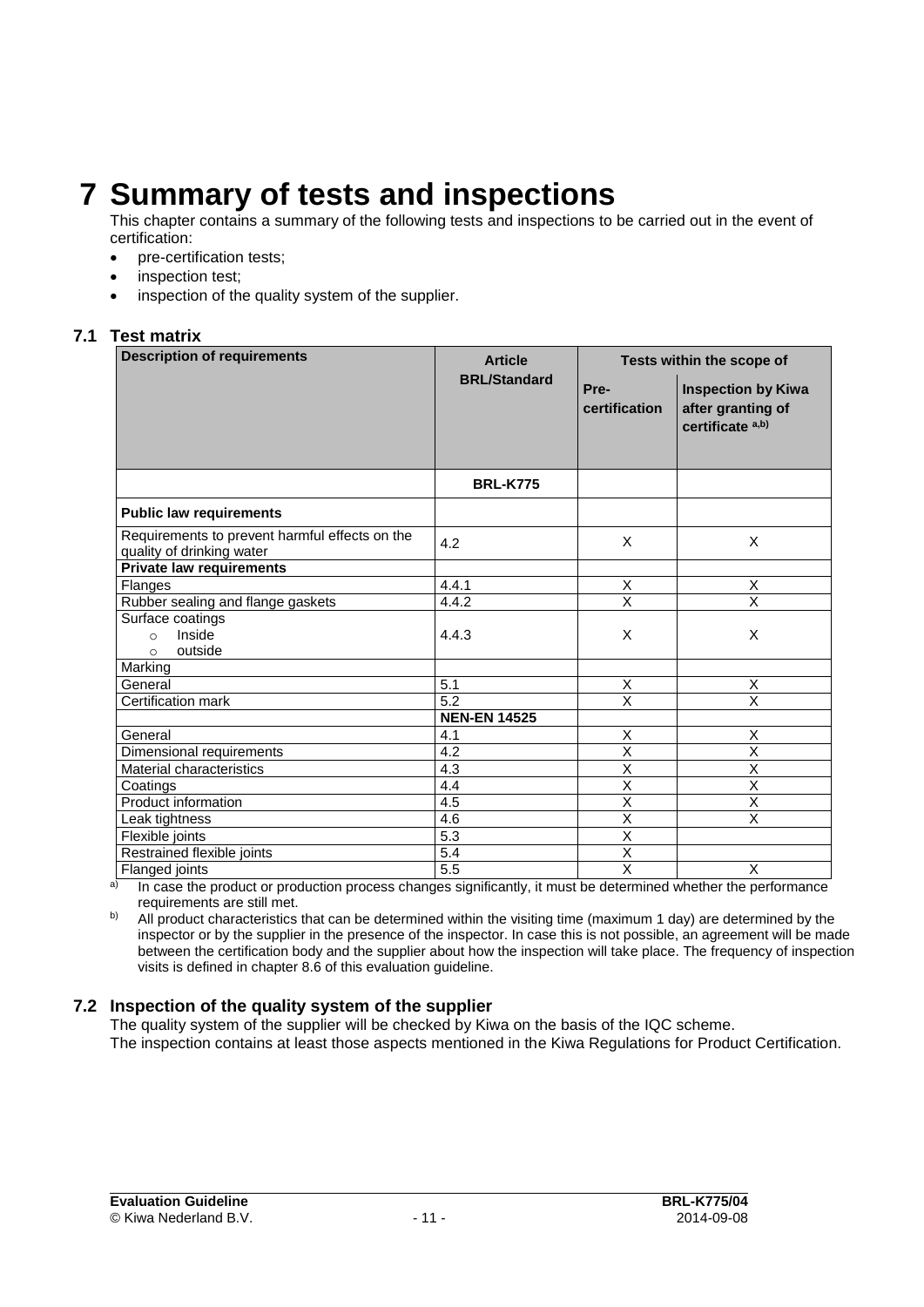### **8 Agreements on the implementation of certification**

#### **8.1 General**

Beside the requirements included in these evaluation guidelines, the general rules for certification as included in the Kiwa Regulations for Product Certification also apply.

These rules are in particular:

- the general rules for conducting the pre-certification tests, in particular:
- othe way suppliers are to be informed about how an application is being handled; ohow the test are conducted;
- othe decision to be taken as a result of the pre-certification tests.
- the general rules for conducting inspections and the aspects to be audited,
- the measures to be taken by Kiwa in case of Non-Conformities,
- the measures taken by Kiwa in case of improper use of Certificates, Certification Marks, Pictograms and Logos,
- terms for termination of the certificate,
- <span id="page-12-0"></span>the possibility to lodge an appeal against decisions of measures taken by Kiwa.

#### **8.2 Certification staff**

The staff involved in the certification may be sub-divided into:

- certification experts: they are in charge of carrying out the pre-certification tests and assessing the inspectors' reports;
- inspectors: they are in charge of carrying out external inspections at the supplier's works;
- decision-makers: they are in charge of taking decisions in connection with the pre-certification tests carried out, continuing the certification in connection with the inspections carried out and taking decisions on the need to take corrective actions.

#### *8.2.1 Qualification requirements*

The qualification requirements consist of:

- qualification requirements for personnel of a certification body which satisfies the requirements EN 45011, performing certification activities
- qualification requirements for personnel of a certification body performing certification activities set by the Board of Experts for the subject matter of this evaluation guideline

Education and experience of the concerning certification personnel shall be recorded demonstrably.

|                             | <b>Certification Expert</b>                                                                                                                            | <b>Inspector</b>                                                                                                                       | <b>Decision maker</b>                                                                                                      |
|-----------------------------|--------------------------------------------------------------------------------------------------------------------------------------------------------|----------------------------------------------------------------------------------------------------------------------------------------|----------------------------------------------------------------------------------------------------------------------------|
| <b>Education - general</b>  | • Technical higher-level<br>professional education<br>• Internal training<br>certification and Kiwa<br>policy<br>• Training auditing                   | • Intermediate-level<br>professional education<br>• Internal training<br>certification and Kiwa<br>policy<br>• Training auditing       | • Higher level<br>professional education<br>• Internal training<br>certification and Kiwa<br>policy<br>• Training auditing |
| <b>Education - specific</b> | • for BRL relevant<br>technical education<br>• specific studies and<br>training (know-how<br>and skills)                                               | • for BRL relevant<br>technical education<br>• specific studies and<br>training (know-how<br>and skills)                               | • not applicable unless<br>specific requirements<br>have been specified<br>by the BoE                                      |
| <b>Experience - general</b> | • 1 year of relevant<br>work experience with<br>at least 4 pre<br>certification tests of<br>which one carried out<br>independent under<br>supervision. | • 1 year of relevant<br>work experience with<br>at least 4 inspections<br>of which one carried<br>out independent under<br>supervision | • 4 year of relevant<br>work experience with<br>at least 1 year in<br>certification                                        |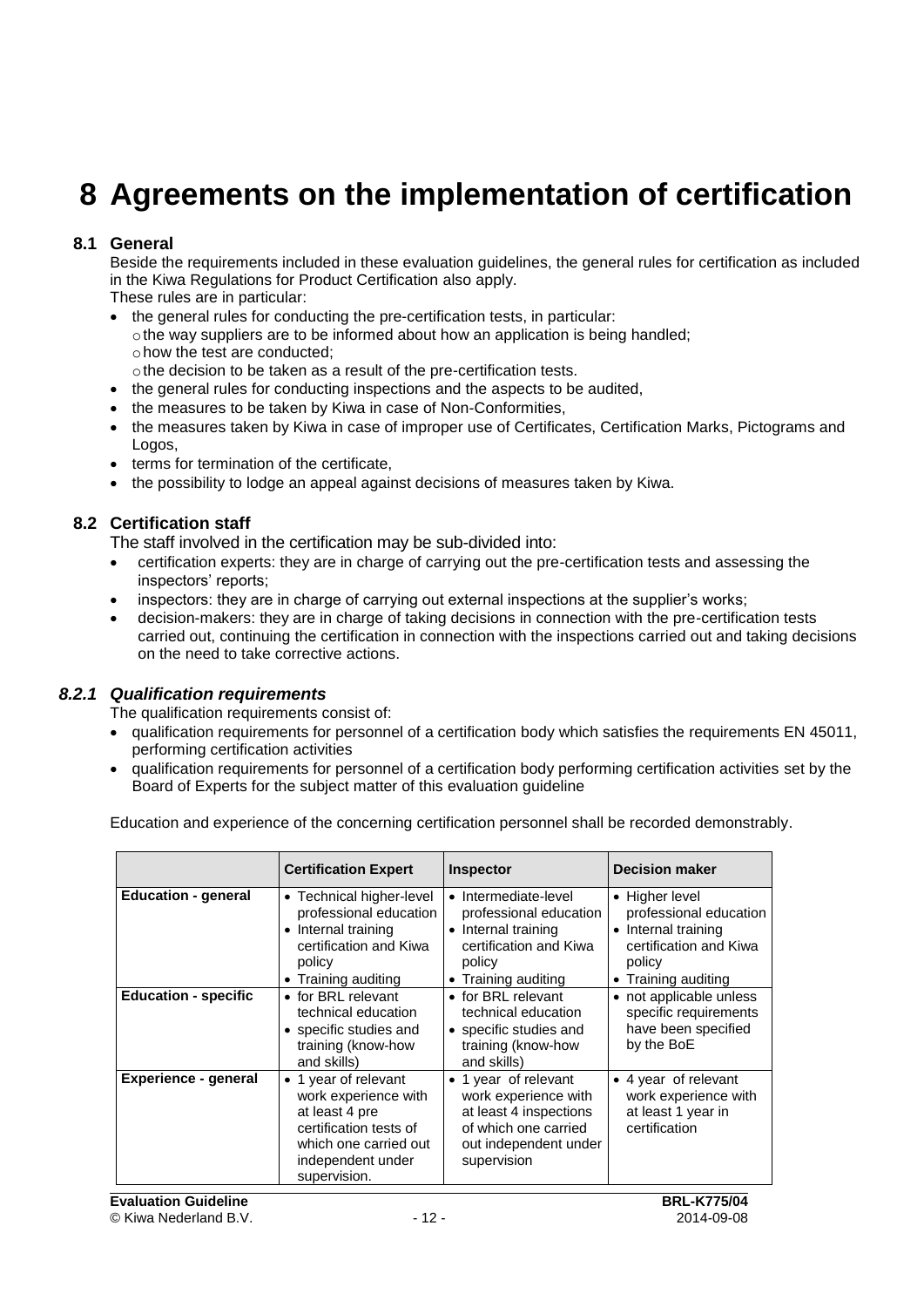|                              | <b>Certification Expert</b>                                                                                                | <b>Inspector</b>                                                                                                  | <b>Decision maker</b>             |
|------------------------------|----------------------------------------------------------------------------------------------------------------------------|-------------------------------------------------------------------------------------------------------------------|-----------------------------------|
| <b>Experience - specific</b> | Detailed knowledge of<br>the BRL and 2<br>certification tests<br>carried out on the<br>basis of the BRL or<br>one related. | • Detailed knowledge of<br>the BRL and 2<br>inspections carried out<br>on the basis of the<br>BRL or one related. | • general knowledge of<br>the BRL |

#### *8.2.2 Qualification*

The qualification of the Certification staff shall be demonstrated by means of assessing the education and experience to the requirements mentioned before. In case staff is to be qualified on the basis of deflecting criteria, written records shall be kept.

The authority to qualify staff is dedicated to:

- decision makers: qualification of certification experts and inspectors,
- Management of Kiwa: qualification of decision makers.

#### **8.3 Report pre-certification tests**

The certification body records the results of the pre-certification tests in a report.

This report shall comply with the following requirements:

- completeness: the report provides a verdict about all requirements included in the evaluation guideline;
- traceability: the findings on which the verdicts have been based shall be recorded and traceable;
- basis for decision: the decision maker shall be able to base his decision on the findings included in the report.

#### **8.4 Decision for granting the certificate**

The decision for granting the certificate shall be made by a qualified Decision maker which has not been involved in the pre-certification tests. The decision shall be recorded in a traceable manner.

#### **8.5 Layout of quality declaration**

<span id="page-13-0"></span>The product certificate shall be in accordance with the model included in the Annex.

#### **8.6 Nature and frequency of third party audits**

The certification body shall carry out surveillance audits on site at the supplier at regular intervals to check whether the supplier complies with his obligations. The Board of Experts decides on the frequency of audits. At the time this BRL entered into force, the frequency of audits amounts 2 audit(s) on site per year for suppliers with a quality management system in accordance with ISO 9001 for their production, which has been certified by an acknowledged body (in accordance with ISO/IEC 17021) and where the IQC scheme forms an integral part of the quality management system.

In case the supplier is not in possession of any product certificate (issued by Kiwa or any other accredited certification body), the frequency is increased to 3 visits for the duration of one year.

Inspections shall at least refer to:

- The suppliers IQC-scheme and the results obtained from inspections carried out by the supplier,
- The correct way of marking of certified products
- Complying with required procedures.

The results of each inspection shall be traceable recorded in a report.

#### **8.7 Interpretation of requirements**

The Board of Experts may record the interpretation of requirements of this evaluation guideline in one separate interpretation document.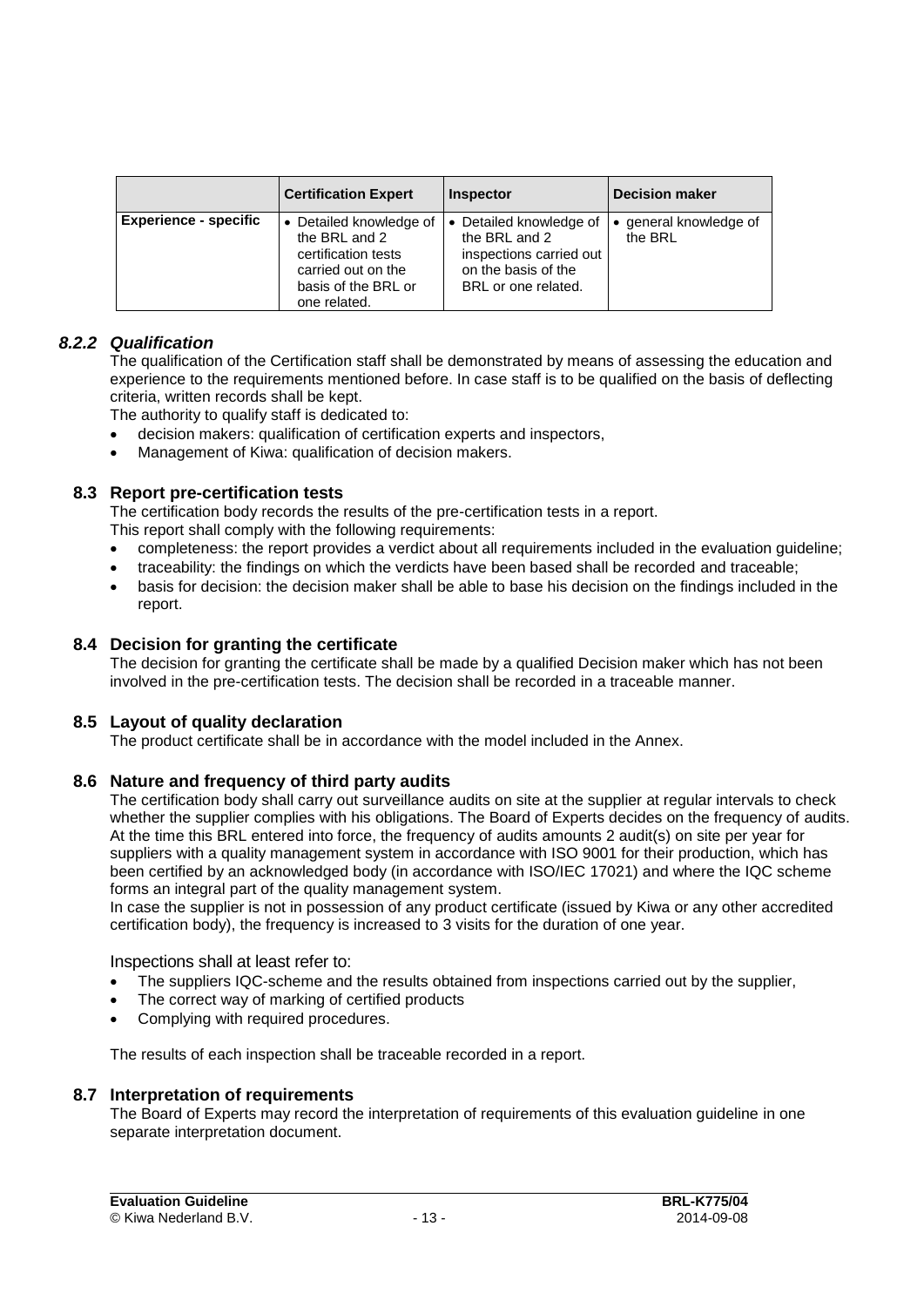### **9 Titles of standards**

#### **9.1 Public law rules**

"Staatscourant" (Dutch Government Gazette) from 18 July 2011, no. 11911

"Regeling Materialen en Chemicaliën drink- en warm tapwatervoorziening" (Regulation on materials and chemicals drinking water and warm tap water supply)

#### **9.2 Standards / normative documents**

| <b>Number</b>           | Title                                                                                                                                                           |
|-------------------------|-----------------------------------------------------------------------------------------------------------------------------------------------------------------|
| <b>BRL-K746</b>         | Coatings systems application for drinking water applications                                                                                                    |
| <b>BRL-K753</b>         | External Polyurethane Coatings on ductile iron pipes for underground<br>installation                                                                            |
| <b>BRL-K759</b>         | Coating systems for drinking water application                                                                                                                  |
| <b>BRL-K17504</b>       | Certification of vulcanised rubber products for cold and hot drinking water<br>applications                                                                     |
| <b>NEN-EN 14525</b>     | Ductile iron wide tolerance couplings and flange adaptors for use with pipes<br>of different materials: ductile iron, Grey iron, Steel. PVC-U, PE, Fibre-cement |
| NEN-EN ISO/IEC 17021    | Conformity assessment - Requirements for bodies providing audit and<br>certification of management systems                                                      |
| NEN-EN ISO/IEC 17024    | Conformity assessment - General requirements for bodies operating<br>certification of persons                                                                   |
| NEN-EN ISO/IEC 17025    | General requirements for the competence of testing and calibration<br>laboratories                                                                              |
| <b>NEN-EN-ISO 45011</b> | General requirements for bodies operating product certification systems                                                                                         |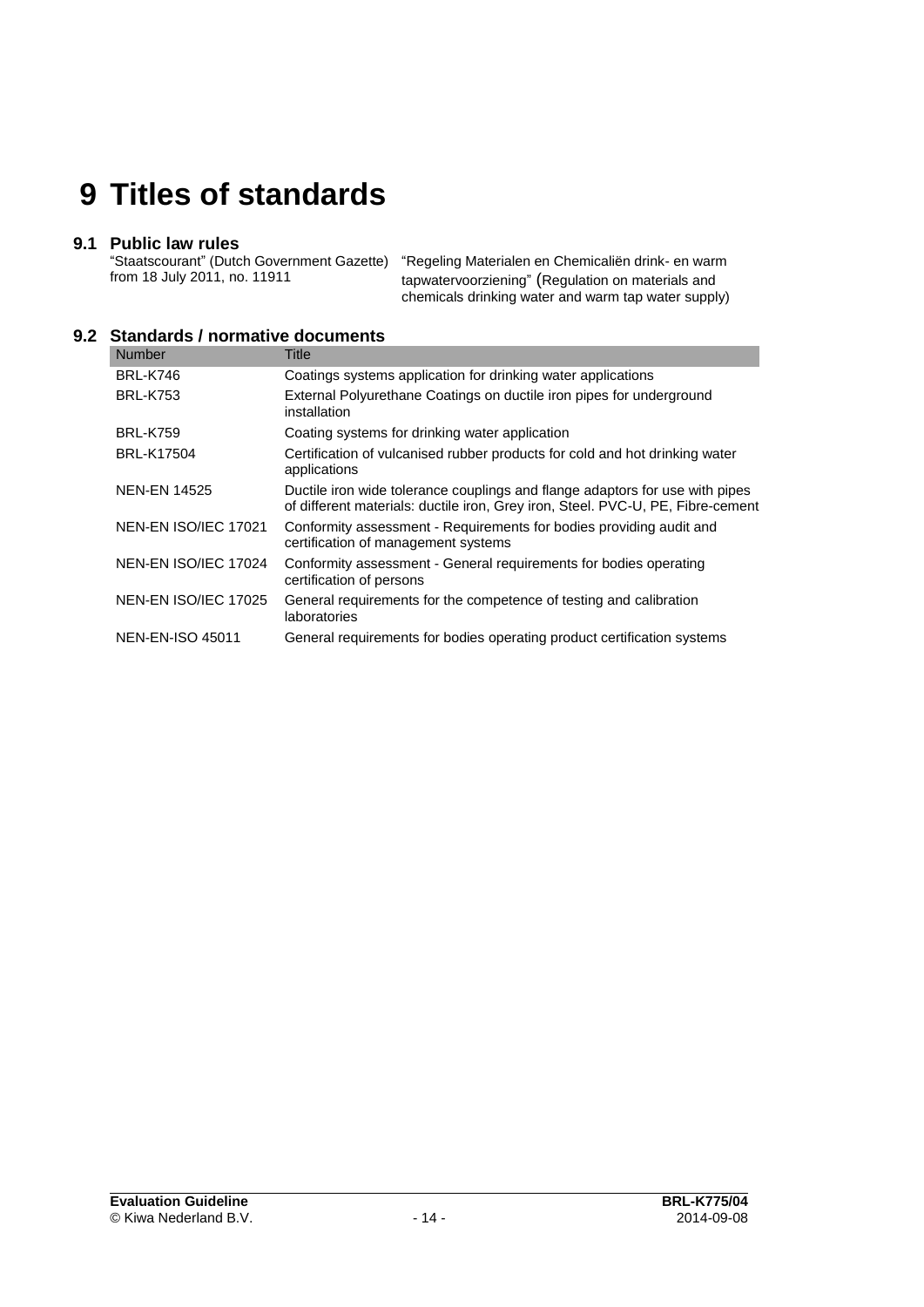### **I** Model certificate *(informative)* iwa KXXXXX/0X Partner for progress Issued Replaces Page 1 of 2 **Product** STATEMENT BY KIWA With this product certificate, issued in accordance with the Kiwa Regulations for Product Certification, Kiwa declares that legitimate confidence exists that the products supplied by **Name supplier** complying with the technical specifications as laid down in this product certificate and marked with the certification mark indicated in this product certificate under marking, on delivery may be relied upon to comply with Kiwa evaluation guideline BRL- K number "Title" + validation date. Luc Leroy Kiwa Publication of the certificate is allowed. Advice: consult www.kiwa.nl in order to ensure that this certificate is still valid.**Supplier Kiwa Nederland B.V.** Sir W. Churchill-laan 273 Postbus 70 2280 AB RIJSWIJK The Netherlands Tel. +31 88 998 44 00 Fax +31 88 998 44 20 E-mail info@kiwa.nl www.kiwa.nl **Certification process consists of initial and regular inspection of: quality system product**  $\overline{a}$